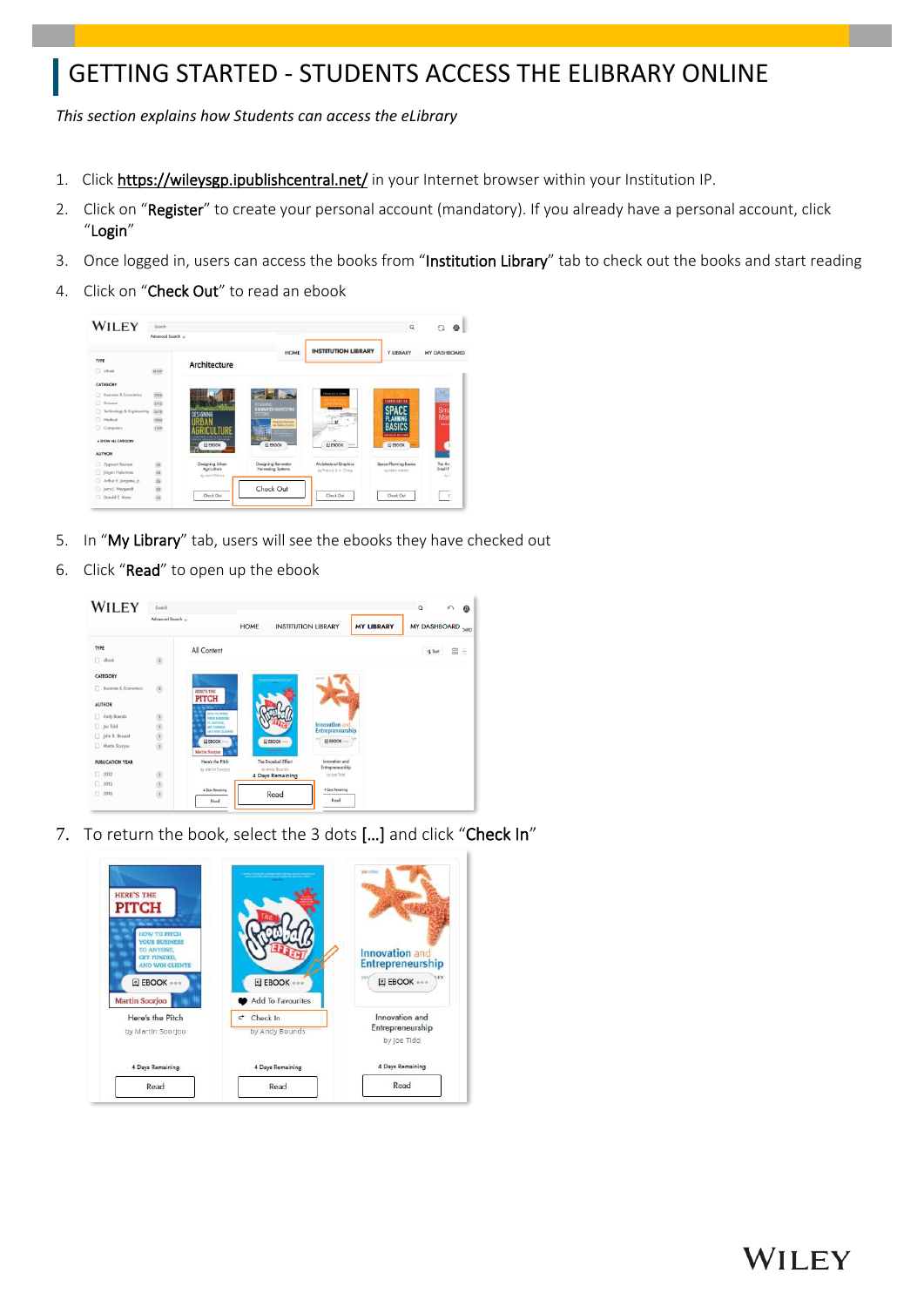# KEY FEATURES THAT COMPLEMENT LEARNING

### 1 SEARCH & BROWSE

- **Basic Search -** Start typing in the search bar to get matching title suggestions
- Advanced Search Find ebook using various metadata elements as well as features like Boolean search
- Filter Options Include Subject/ Category, Author, Publication Year

#### 2 READING & PERSONALIZING CONTENT

#### • Navigation & Search



Reader Assist Features - Wiki Search, Translate (translates the highlighted text to other languages – readers can pick the language), Read Aloud (Reads aloud the highlighted text).

| <b>Big Data For Dummies</b>                                                                                                                                                       | 53<br>Text to Speech (                                                                                                                                                                                                                                                                                                                                                                                                                                                                                                                                                                                                                                                                                                                                                                                                                                                                                                                                                                                                                                            |
|-----------------------------------------------------------------------------------------------------------------------------------------------------------------------------------|-------------------------------------------------------------------------------------------------------------------------------------------------------------------------------------------------------------------------------------------------------------------------------------------------------------------------------------------------------------------------------------------------------------------------------------------------------------------------------------------------------------------------------------------------------------------------------------------------------------------------------------------------------------------------------------------------------------------------------------------------------------------------------------------------------------------------------------------------------------------------------------------------------------------------------------------------------------------------------------------------------------------------------------------------------------------|
|                                                                                                                                                                                   | <b>Chapter 5</b>                                                                                                                                                                                                                                                                                                                                                                                                                                                                                                                                                                                                                                                                                                                                                                                                                                                                                                                                                                                                                                                  |
|                                                                                                                                                                                   | Virtualization and How It Supports Distributed Computing                                                                                                                                                                                                                                                                                                                                                                                                                                                                                                                                                                                                                                                                                                                                                                                                                                                                                                                                                                                                          |
| In This Chapter<br>P- Defining virtualization<br>Inderstanding the hypervisor<br>Exploring abstraction and virtualization<br>In tendementing virtualization to work with big data | Highlight   Note   Wikipedia Search<br>Read Aloud 1 Translate                                                                                                                                                                                                                                                                                                                                                                                                                                                                                                                                                                                                                                                                                                                                                                                                                                                                                                                                                                                                     |
| infrastructure, including software, storage, and networks.                                                                                                                        | Virtualization is a foundational technology applicable to the implementation of both cloud computing and big data. It provides the basis for many of the platform attributes required to access, store, analyze<br>and manage the distributed computing components in big data environments. Wrtualization - the process of using computer resources to imitate other resources - is valued for its capability to increase if<br>resource utilization, efficiency, and scalability. One primary application of virtualization is server consolidation, which helps organizations increase the utilization of physical servers and potentially save on<br>infrastructure costs. However, you find many benefits to virtualization. Companies that initially focused solely on server virtualization are now recognizing that it can be applied across the entire IT<br>In this chapter, we define virtualization and provide insight into the benefits and challenges of virtualized environments. Our primary focus is on the role of virtualization in big data. |
| <b>Understanding the Basics of Virtualization</b>                                                                                                                                 |                                                                                                                                                                                                                                                                                                                                                                                                                                                                                                                                                                                                                                                                                                                                                                                                                                                                                                                                                                                                                                                                   |
|                                                                                                                                                                                   | Virtualization separates resources and services from the underlying physical delivery environment, enabling you to create many virtual systems within a single physical system. Figure 5-1 shows a typical<br>virtualization emironment. One of the primary reasons that companies have implemented virtualization is to improve the performance and efficiency of processing of a diverse mix of workloads. Rather<br>than assigning a dedicated set of physical resources to each set of tasks, a pooled set of virtual resources can be quickly allocated as needed across all workloads. Reliance on the pool of virtual resources<br>allows companies to interove istency. This increase in service delivery speed and efficiency is a function of the distributed nature of virtualized environments and helps to improve overall time to value                                                                                                                                                                                                             |
|                                                                                                                                                                                   |                                                                                                                                                                                                                                                                                                                                                                                                                                                                                                                                                                                                                                                                                                                                                                                                                                                                                                                                                                                                                                                                   |
| Wrtual<br>Virtual<br>Virtual<br>Virtual<br>machine<br><b>cachine</b><br>machine<br>machine                                                                                        | <b>Translate</b><br><b>Detected Language</b><br>Translate To<br>English<br>Indonesian                                                                                                                                                                                                                                                                                                                                                                                                                                                                                                                                                                                                                                                                                                                                                                                                                                                                                                                                                                             |
| <b>Virtualization software</b><br><b>Host operating system</b>                                                                                                                    | Peningkatan kecepatan dan efisiensi pengiriman layanan ini adalah fungsi dari<br>sifat didistribusikan dari lingkungan virtual dan membantu untuk                                                                                                                                                                                                                                                                                                                                                                                                                                                                                                                                                                                                                                                                                                                                                                                                                                                                                                                 |

- Personalization Features
	- $\circ$  Highlights (with comments or notes), Take notes take notes while reading the ebook, Bookmark any page in the ebook to come back for a quick reference.



| <b>TYPE</b>                     |                         | All Content                                                |
|---------------------------------|-------------------------|------------------------------------------------------------|
| eBook                           |                         |                                                            |
| <b>CATEGORY</b>                 |                         |                                                            |
| <b>Business &amp; Economics</b> | $\overline{\mathbf{3}}$ | <b>HERE'S THE</b>                                          |
| <b>AUTHOR</b>                   |                         | <b>PITCH</b>                                               |
| <b>Andy Bounds</b>              |                         | <b>HOW TO PITCH</b><br><b><i>VOUR RUSINESS</i></b>         |
| <b>Joe Tidd</b>                 |                         | TO ANYONE,<br><b>GET FUNDED.</b><br><b>AND WIN CLIENTS</b> |
| John R. Bessant                 | $\mathbf{1}$            | E EBOOK ---                                                |
| Martin Soorjoo                  | $\mathbf{1}$            | <b>Martin Soorjoo</b>                                      |
| <b>PUBLICATION YEAR</b>         |                         | Here's the Pitch                                           |
| 2012                            |                         | by Martin Soorjoo                                          |
| 2013                            |                         |                                                            |
| 2016                            |                         | 4 Days Remaining                                           |

**WILEY**